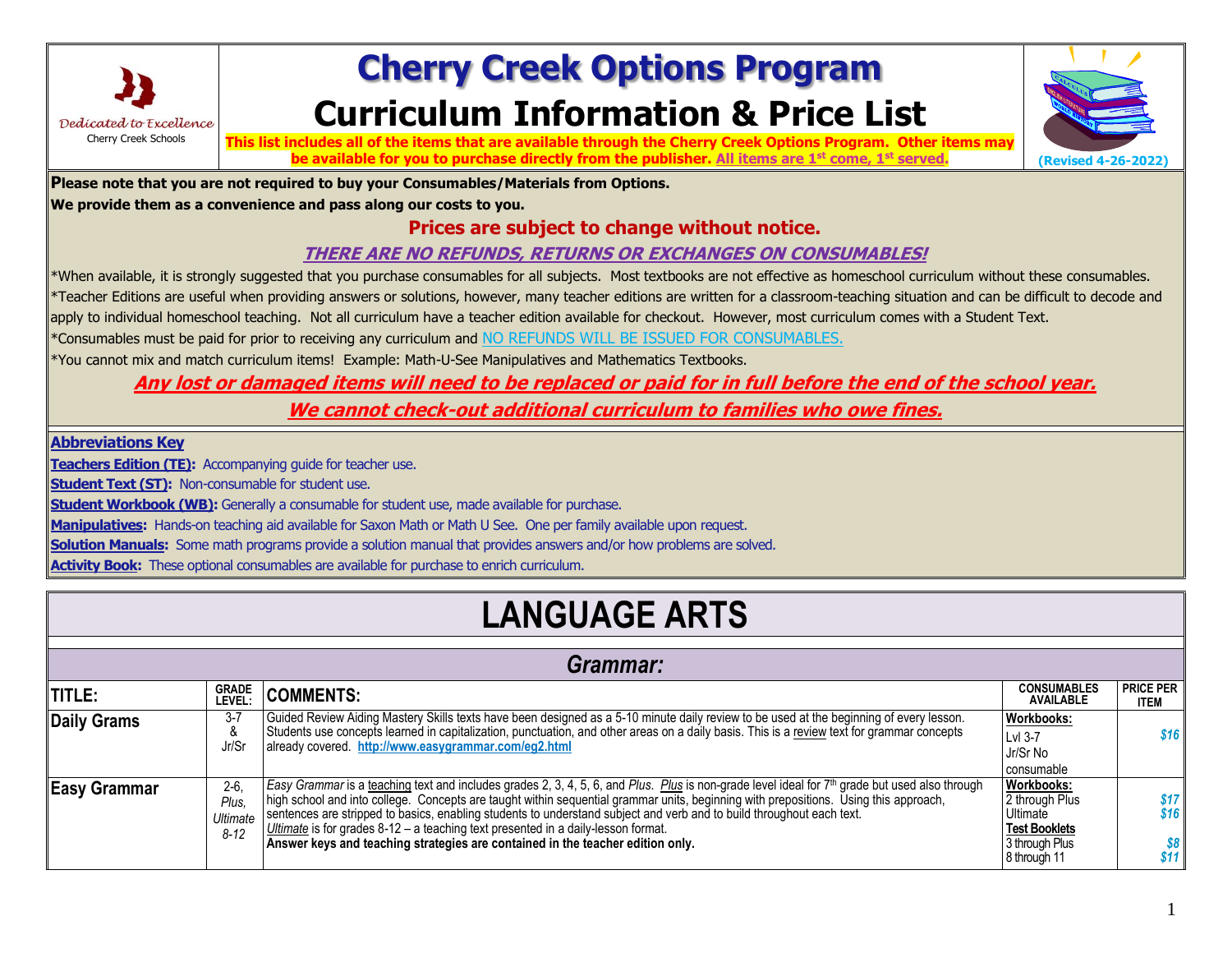| <b>Keys to Good</b><br>Language<br><b>Recommended by</b>                                                                           | $5-6$               | Keys to Good Language is a complete program of concept and skill development in mechanics, usage, grammar, speaking and composition.<br>This edition of the program continues the tradition of careful instruction and extensive practice in language skills. In addition, the program has<br>been enriched by new content and art that today's students will find stimulating and motivating.<br>Teacher Text - provides lesson procedures, instructional plans, key objectives and additional activities for practice, extension and review of the                                                                                                                                                                                                                                                                                                                                                                                                                                                            | <b>Workbooks:</b><br>Student WB/Tests                                                                                                           | \$29                                                        |
|------------------------------------------------------------------------------------------------------------------------------------|---------------------|-----------------------------------------------------------------------------------------------------------------------------------------------------------------------------------------------------------------------------------------------------------------------------------------------------------------------------------------------------------------------------------------------------------------------------------------------------------------------------------------------------------------------------------------------------------------------------------------------------------------------------------------------------------------------------------------------------------------------------------------------------------------------------------------------------------------------------------------------------------------------------------------------------------------------------------------------------------------------------------------------------------------|-------------------------------------------------------------------------------------------------------------------------------------------------|-------------------------------------------------------------|
| <b>BookShark</b>                                                                                                                   |                     | essons.<br>Student Text - offers the explanations and examples needed for understanding concepts as well as practice activities needed for mastery.                                                                                                                                                                                                                                                                                                                                                                                                                                                                                                                                                                                                                                                                                                                                                                                                                                                             |                                                                                                                                                 |                                                             |
|                                                                                                                                    |                     | Literature:                                                                                                                                                                                                                                                                                                                                                                                                                                                                                                                                                                                                                                                                                                                                                                                                                                                                                                                                                                                                     |                                                                                                                                                 |                                                             |
| <b>BookShark</b><br>A COMPLETE SOCIAL<br><b>STUDIES CURRICULUM</b><br><b>W/LA COMPONENTS</b><br><b>1 PER FAMILY</b>                | Age 5-16<br>Lvl A-J | BookShark is built around grade-appropriate reading comprised of many of the finest works of literature, both fiction and nonfiction. Learning<br>through the lens of literature offers children a unique opportunity to explore their subjects through history and storytelling. BookShark combines<br>carefully selected books with challenging questions that promote discussion and help parents engage their children at an academic level. The<br>outcomes are exceptional. Students build their vocabulary as they develop listening skills and reading skills while gaining a deep understanding<br>of the history content. BookShark's History and Language Arts programs include Instructor's Guides that provide daily lesson plans in an<br>organized, thorough outline. Assessment tests and more consumables/items available for purchase at www.bookshark.com.<br>BookShark is a Social Studies curriculum with a Language Arts component and is included in the Social Studies section as well. | Level F Only:<br>Calligraphy Kit<br>Fun with Origami                                                                                            | \$29<br>\$11                                                |
| <b>Elements of</b><br><b>Literature</b>                                                                                            | $6-12$              | Readings from a variety of authors and genres. Includes poems, short stories, essays, memoirs, biographical sketches, and interviews.<br>Excellent writing exercises with each lesson.<br>TE available in <b>limited</b> quantities.<br>Intro=6th, First Course=7th, Second Course=8th, Third Course=9th, Fourth Course=10th, Fifth Course=11th, Sixth Course=12th                                                                                                                                                                                                                                                                                                                                                                                                                                                                                                                                                                                                                                              | No consumables                                                                                                                                  |                                                             |
|                                                                                                                                    |                     | <b>Phonics:</b>                                                                                                                                                                                                                                                                                                                                                                                                                                                                                                                                                                                                                                                                                                                                                                                                                                                                                                                                                                                                 |                                                                                                                                                 |                                                             |
| <b>Explode the Code</b><br><b>Recommended by</b><br><b>BookShark</b>                                                               | K-8                 | Explode the code is a researched-based, multisensory, Orton-Gillingham based program that builds essential literacy skills through direct,<br>systematic, phonics instruction. Providing a comprehensive overview of phonological awareness, decoding, vocabulary, comprehension,<br>fluency and spelling, students will gain the skills they need to read words, phrases, sentences and stories on their own.<br>Books A, B, C & 1 - 8 offered.                                                                                                                                                                                                                                                                                                                                                                                                                                                                                                                                                                | Workbooks:<br>All Levels                                                                                                                        | \$11                                                        |
| <b>MCP</b> "Plaid" Phonics<br>and Word Study                                                                                       | K-6                 | MCP "Plaid" Phonics incorporates best practices for teaching essential phonemic awareness and phonics skills with unmatched flexibility! It is<br>more comprehensive, offering more flexibility, practice, and support to meet all your student's needs. Every level has a student workbook<br>consumable and a teacher resource guide for check-out.<br>Order by Level: K, A=1st, B=2nd, C=3rd, D=4th, E=5th, F=6th<br>Level A uses: Picture Card Set K, A&B Picture Card Set and/or Word Card Set 1<br>Level B uses: A&B Picture Card Set, Word Card Set 1 and/or Word Card Set 2<br>All other levels do not use Card Set                                                                                                                                                                                                                                                                                                                                                                                     | <b>Workbooks:</b><br>Lvl K<br>Lvl A-C<br>LvI D-F                                                                                                | \$11<br>\$12<br>\$18                                        |
| <b>Saxon Phonics</b>                                                                                                               | $K-2$               | Saxon Phonics prepares students to be successful, independent readers and spellers. Saxon Phonics is appropriate for all children, including<br>those with learning difficulties. Lessons are scripted to make teaching easy.<br>Teaching Tool Kit includes: Teacher manual, review decks, kid cards, rule book, phonics audiotape and video instructional guide.<br>Kindergarten Packet includes: 2 workbooks, reader card set & collection box, letter tiles and alphabet strip.<br>1st Grade Packet includes: 2 workbooks, reader card set & collection box, letter tiles, alphabet strip and Irregular Spelling Booklet.<br>2nd Grade Packet includes: 2 workbooks, reader card set & collection box, alphabet strip and Irregular Spelling Booklet.                                                                                                                                                                                                                                                        | <b>Student Packets</b>                                                                                                                          | <b>\$61</b>                                                 |
| Sing, Spell, Read &<br><b>Write</b><br>* COMPLETE LANGUAGE<br><b>ARTS PROGRAM!</b><br><b>1 SET EACH LEVEL PER</b><br><b>FAMILY</b> | $K-2/3$             | Uses phonics songs, interactive charts, and games to teach the alphabetic principle, phonemic awareness, sound/letter correspondence, short<br>vowel sounds, and blending – in a fun and meaningful way. Covers all aspects of language arts for K-2.<br>Kindergarten- Level 1 Kit includes: Level 1 Instructors Manual, 8 Phonics Songs Tapes, 1 Phonics Songs cd, A-Z Placemat, Raceway Chart, 5<br>Games, 1 Treasure Chest, 1 DVD, dry erase marker & eraser & 17 Storybooks. Now includes Songs that Teach Musical Math Facts Level 1!<br>Level 2 -3 Kit includes: 34 readers (the study of the 50 states), 2 CD set, Reading Teacher Manual, Answer keys to workbooks and Cursive Writing<br>Manual. Now includes Songs that Teach Musical Math Facts Level 2 and the Teacher's Language Arts Manual! Also included, Level 2<br><b>Assessment Test Answer Sheets!</b>                                                                                                                                      | Workbooks:<br>K-All Aboard<br>K-On Track<br>1-Off We Go<br>1-Raceway<br>1-Assessment<br>2-Grand Tour I<br>2-Grand Tour 2<br>Level 2 Asmnt Tests | \$17<br>\$11<br>\$11<br>\$28<br>\$11<br>\$19<br>\$17<br>\$5 |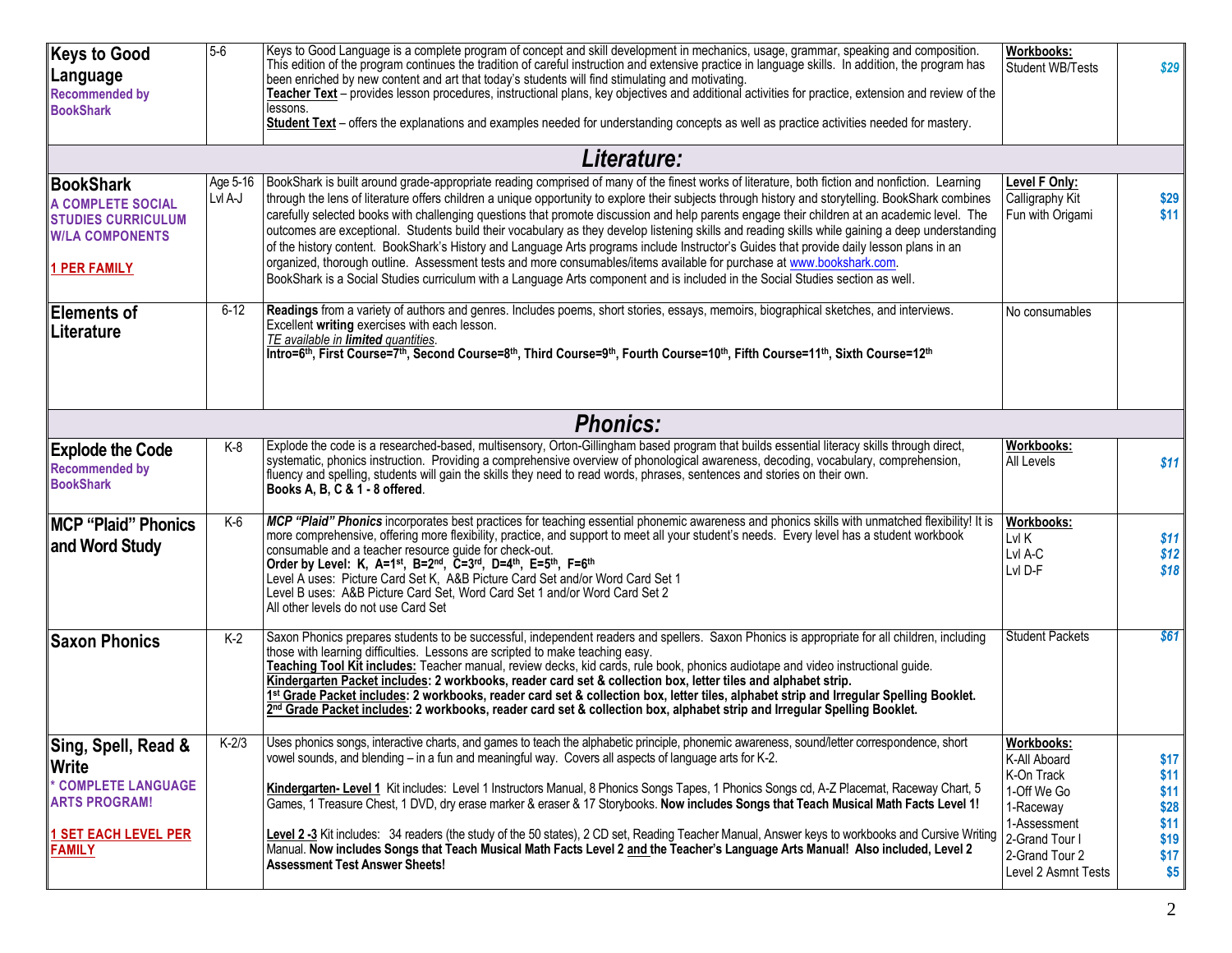|                                                                 |                      | <b>Spelling:</b>                                                                                                                                                                                                                                                                                                                                                                                                                                                                                                                                |                                                                                    |                                            |
|-----------------------------------------------------------------|----------------------|-------------------------------------------------------------------------------------------------------------------------------------------------------------------------------------------------------------------------------------------------------------------------------------------------------------------------------------------------------------------------------------------------------------------------------------------------------------------------------------------------------------------------------------------------|------------------------------------------------------------------------------------|--------------------------------------------|
| <b>Spelling Connections</b>                                     | K-8                  | Spelling Connections is not your typical spelling program. Backed by extensive research, it uses carefully curated spelling lists to teach<br>patterns, build vocabulary and develop the skills students need to become proficient spellers. This program connects spelling to thinking,<br>phonics, vocabulary, reading, and writing.                                                                                                                                                                                                          | <b>Workbooks:</b><br>KG<br>Lvl 1-8                                                 | \$12<br>\$27                               |
| <b>Spelling Power</b>                                           | $K-12$               | A multisensory, multilevel, individualized spelling program designed to help your student master spelling skills in just 15 minutes a day. Activity No consumable<br>Task Card set available upon request. The activity task cards provide more ideas to teach various learning styles.<br>Spelling Power Book and Activity Task Card Set are limited to one per family.<br>When you check-out Spelling Power, you can register on line for free extra resources. www.spellingpower.com/register                                                |                                                                                    |                                            |
| <b>Spelling Workout</b>                                         | $1 - 8$              | Spelling Workout takes a solid phonic & structural analysis approach to encoding. Capitalizing on the close tie between spelling and phonics,<br>the program leads students from simple sound-letter relationships to more complex spelling patterns.<br>Order by Level: A=1 <sup>st</sup> , B=2 <sup>nd</sup> , C=3 <sup>rd</sup> , D=4 <sup>th</sup> , E=5 <sup>th</sup> , F=6 <sup>th</sup> , G=7 <sup>th</sup> , H=8 <sup>th</sup>                                                                                                          | <b>Workbooks:</b><br>All Levels                                                    | \$15                                       |
| <b>Spelling You See</b>                                         | $1 - 7$              | This program is research-based and based upon the finding that all students move through the same sequence of stages as they are learning<br>to spell. Stages can't be skipped or sped up. Although the stages children move through are the same, the pace at which they move through<br>each stage is unique to each child. For more information go to http://spellingyousee.com<br>Order by Level: A=1 <sup>st</sup> , B=2 <sup>nd</sup> , C=3 <sup>rd</sup> , D=4 <sup>th</sup> , E=5 <sup>th</sup> , F=6 <sup>th</sup> , G=7 <sup>th</sup> | Workbooks:<br>Level A<br>All Other Levels                                          | \$36<br>\$49                               |
|                                                                 |                      | <b>Vocabulary:</b>                                                                                                                                                                                                                                                                                                                                                                                                                                                                                                                              |                                                                                    |                                            |
| Vocabulary<br>Workshop                                          | $2 - 12$             | Vocabulary development – focuses on words themselves, their meanings (both literal and figural), their ranges of application, and their<br>relationships with other words. Great cumulative review throughout.<br>Purple=2nd, Green=3rd, Orange=4th, Blue=5th A=6th, B=7th, Č=8th, D=9th, E=10th, F=11th, G=12th, H=12+                                                                                                                                                                                                                         | Workbooks:<br>All Levels                                                           | \$18                                       |
| <b>Wordly Wise</b><br><b>Recommended by</b><br><b>BookShark</b> | $2 - 12$             | Wordly Wise incorporates the use of context clues, word study (Greek and Latin roots, prefixes and suffixes, synonyms and antonyms), reading<br>comprehension and writing. The words chosen for Wordly Wise were selected to expand critical grade-level vocabulary and improve reading<br>comprehension.                                                                                                                                                                                                                                       | <b>Workbooks:</b><br>Lvl 2-12<br>Ans Keys 3-12                                     | \$17<br>\$10                               |
|                                                                 |                      | <b>Writing:</b>                                                                                                                                                                                                                                                                                                                                                                                                                                                                                                                                 |                                                                                    |                                            |
| <b>IWrite Source</b>                                            | K-12                 | Write Source is the only comprehensive writing program with integrated six traits instruction, detailed coverage of key writing forms, point-of-<br>use grammar connections, formative assessments and strategies for writing across the curriculum incorporated into every unit.<br>Includes: Teacher Guide, Teacher SkillsBook (answer key to student consumable) and Student textbook                                                                                                                                                        | <b>Workbooks:</b><br>KG (while supplies last)<br>Lvl 1-12<br>(while supplies last) | \$17<br>\$14                               |
| <b>Writing Strands</b>                                          | $K-12$               | A step-by-step, structured format to help students master composition techniques, a process which prepares them for college-level writing. Through its 7<br>levels, the series organizes writing into 4 strands: creative, argumentative, report & research, and expository writing.<br><b>Evaluating Writing</b> is the teacher edition to be used with all levels.<br>LEVELS BY AGE. Lvl 1 = age 5-7, Lvl 2 = age 7, Lvl 3 = age 8-12, Lvl 4 = age 13-14, Lvl 5 = age 15-16, Lvl 6 = age 17, Lvl 7 = age 18                                   | No consumables                                                                     |                                            |
| <b>Writing with Ease</b><br><b>The Complete Writer</b>          | $1 - 4$<br>Level 1-4 | The Writing with Ease series teaches elementary students how to transform thoughts into coherent written paragraphs.<br>The instructor text gives parents the background information they need.<br>Each level provides a full year of writing study.                                                                                                                                                                                                                                                                                            | <b>Student Pages</b>                                                               | <b>Price per</b><br>package<br>$$12 - $15$ |
| <b>Writing with Skill</b><br><b>The Complete Writer</b>         | $5-9$<br>Lvl 1 - 3   | This groundbreaking new writing series combines time-tested classical techniques-the imitation and analysis of great writers-with original<br>composition exercises in history, science, biography and literature. It is designed as the perfect next step for students who have completed the<br>Writing with Ease series or an equivalent composition curriculum. Each level provides a full year of writing study.                                                                                                                           | No consumables                                                                     |                                            |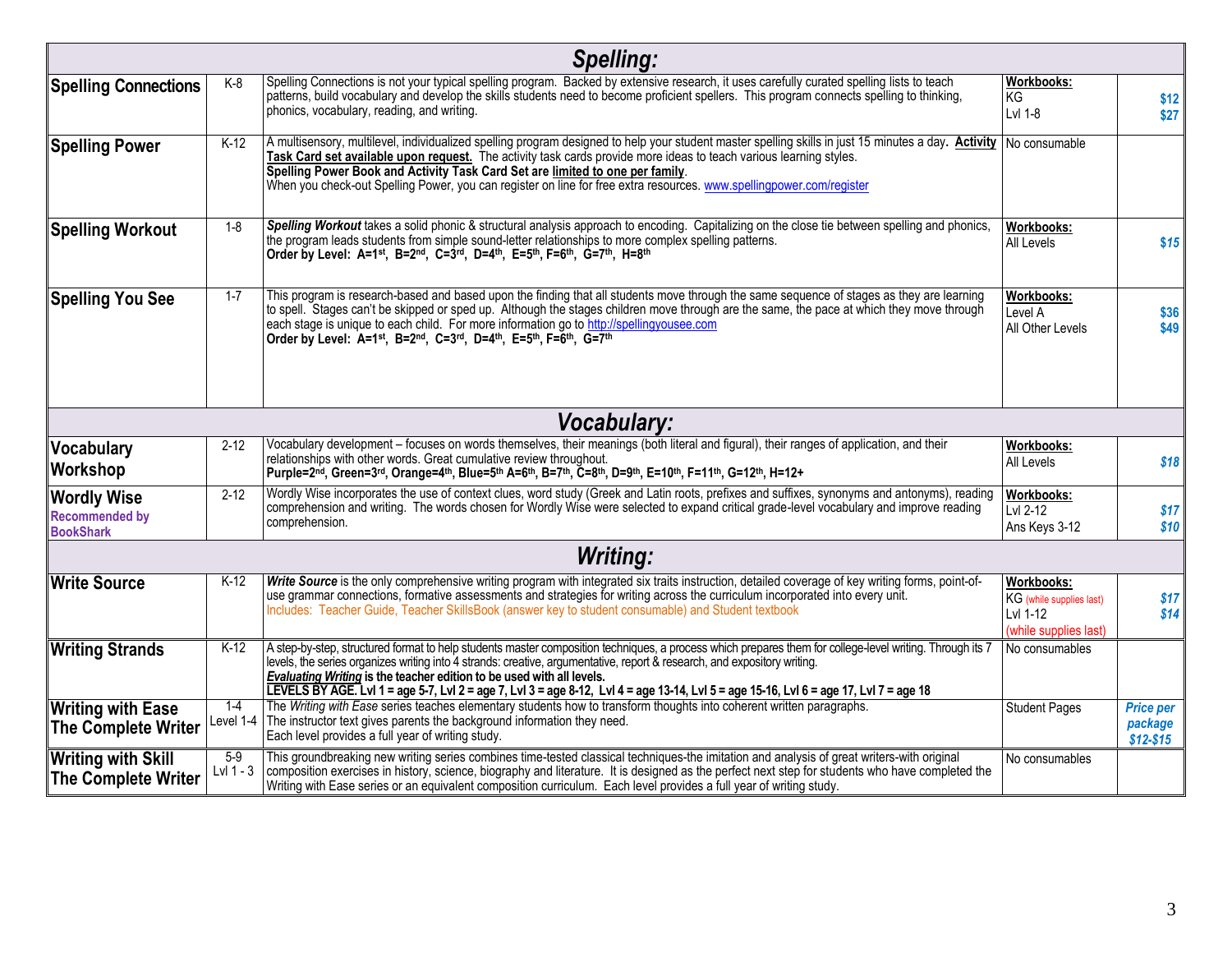| <b>LANGUAGE ARTS CURRICULUM GUIDE</b> |               |                              |            |                |              |                 |            |         |
|---------------------------------------|---------------|------------------------------|------------|----------------|--------------|-----------------|------------|---------|
| Title:                                | Comprehension | Grammar/<br><b>Mechanics</b> | Literature | <b>Phonics</b> | Reading      | <b>Spelling</b> | Vocabulary | Writing |
| <b>BookShark</b>                      |               | X                            | X          |                | X            | X               | Χ          | X       |
| Daily Grams                           |               | Χ                            |            |                |              |                 |            |         |
| Easy Grammar                          |               | Χ                            |            |                |              |                 |            |         |
| Elements of Literature                |               | some                         | X          |                | $\pmb{\chi}$ |                 | some       | Χ       |
| Explode the Code                      | X             |                              |            | Χ              |              | Χ               | X          | Χ       |
| Keys to Good Language                 |               | X                            |            |                |              | X               | Χ          | Χ       |
| MCP Phonics/Word Study                |               |                              |            | $\mathsf X$    |              |                 |            |         |
| Saxon Phonics                         |               |                              |            | X              |              |                 |            |         |
| Sing, Spell, Read & Write             |               | X                            | X          | Χ              | X            | X               | Χ          | X       |
| <b>Spelling Connections</b>           |               |                              |            | X              |              | X               | Χ          | weekly  |
| Spelling Power                        |               |                              |            |                |              | X               |            |         |
| Spelling U See                        |               |                              |            |                |              | X               |            |         |
| Spelling Workout                      |               |                              |            |                |              | X               |            |         |
| Vocabulary Workshop                   |               |                              |            |                |              |                 | X          |         |
| <b>Wordly Wise</b>                    |               | Χ                            |            |                |              |                 | Χ          | Χ       |
| <b>Write Source</b>                   |               | Χ                            |            |                |              |                 |            | Χ       |
| <b>Writing Strands</b>                |               |                              |            |                |              |                 |            | Χ       |
| Writing with Ease                     | Χ             | Χ                            | Χ          |                | Χ            |                 |            | Χ       |
| Writing with Skill                    | Χ             | X                            | Χ          |                | Χ            |                 |            | Χ       |

## **MATHEMATICS**

| Since we cannot accommodate consumable exchanges, it is strongly recommended that students be given a math placement test if you are using a math curriculum new to the student. |                               |                                                                                                                                                                                                                                                                                                                                                                                                                 |                                         |                          |  |  |
|----------------------------------------------------------------------------------------------------------------------------------------------------------------------------------|-------------------------------|-----------------------------------------------------------------------------------------------------------------------------------------------------------------------------------------------------------------------------------------------------------------------------------------------------------------------------------------------------------------------------------------------------------------|-----------------------------------------|--------------------------|--|--|
| <b>TITLE:</b>                                                                                                                                                                    | <b>GRADE</b><br>level:        | <b>COMMENTS:</b>                                                                                                                                                                                                                                                                                                                                                                                                | <b>CONSUMABLES</b><br><b>AVAILABLE</b>  | <b>PRICE PER</b><br>ITEM |  |  |
| <b>Financial Fitness</b>                                                                                                                                                         | $9-12$                        | You will measure your students' progress in four themes of personal finance: earning an income, saving, spending and credit, and money<br>management. Between these four themes there are 22 lessons each focusing on a different topic and ranging in length from one 45 minute<br>period to a weeks' worth of classroom experience.                                                                           | Workbook<br>(while supplies last)       | \$25                     |  |  |
| <b>Math-U-See</b>                                                                                                                                                                | $K-12$<br>through<br>Calculus | MUS is designed to make you a better teacher, and through you, make better students. Comes with video/manipulatives to help you teach<br>basic concepts and give the student a firm foundation in math.<br>Manipulative sets available for home use only (not as a site curriculum) - only 1 per family.<br>Primer through Delta uses the Manipulative Block Set only. Epsilon uses the Fraction Overlays only. | <b>Student Packs:</b><br><b>IPrimer</b> | \$41                     |  |  |
|                                                                                                                                                                                  |                               | Zeta, Pre-Algebra & Algebra 1 uses the Manipulative Block Set & the Algebra/Decimal Inserts. No manipulatives are used with<br>Geometry, Algebra 2, Pre-Calculus and Calculus.<br><b>PLACEMENT TEST at https://mathusee.com/parents/getting-started/placement/assessments/</b>                                                                                                                                  | Alpha through<br>Zeta                   | \$49                     |  |  |
|                                                                                                                                                                                  |                               | Student pack includes workbook & test booklet.<br>Primer=K, Alpha=1 <sup>st</sup> , Beta=2 <sup>nd</sup> , Gamma=3 <sup>rd</sup> , Delta=4 <sup>th</sup> , Epsilon=5 <sup>th</sup> , Zeta=6 <sup>th</sup>                                                                                                                                                                                                       | Pre-Algebra through<br>Calculus         | \$49                     |  |  |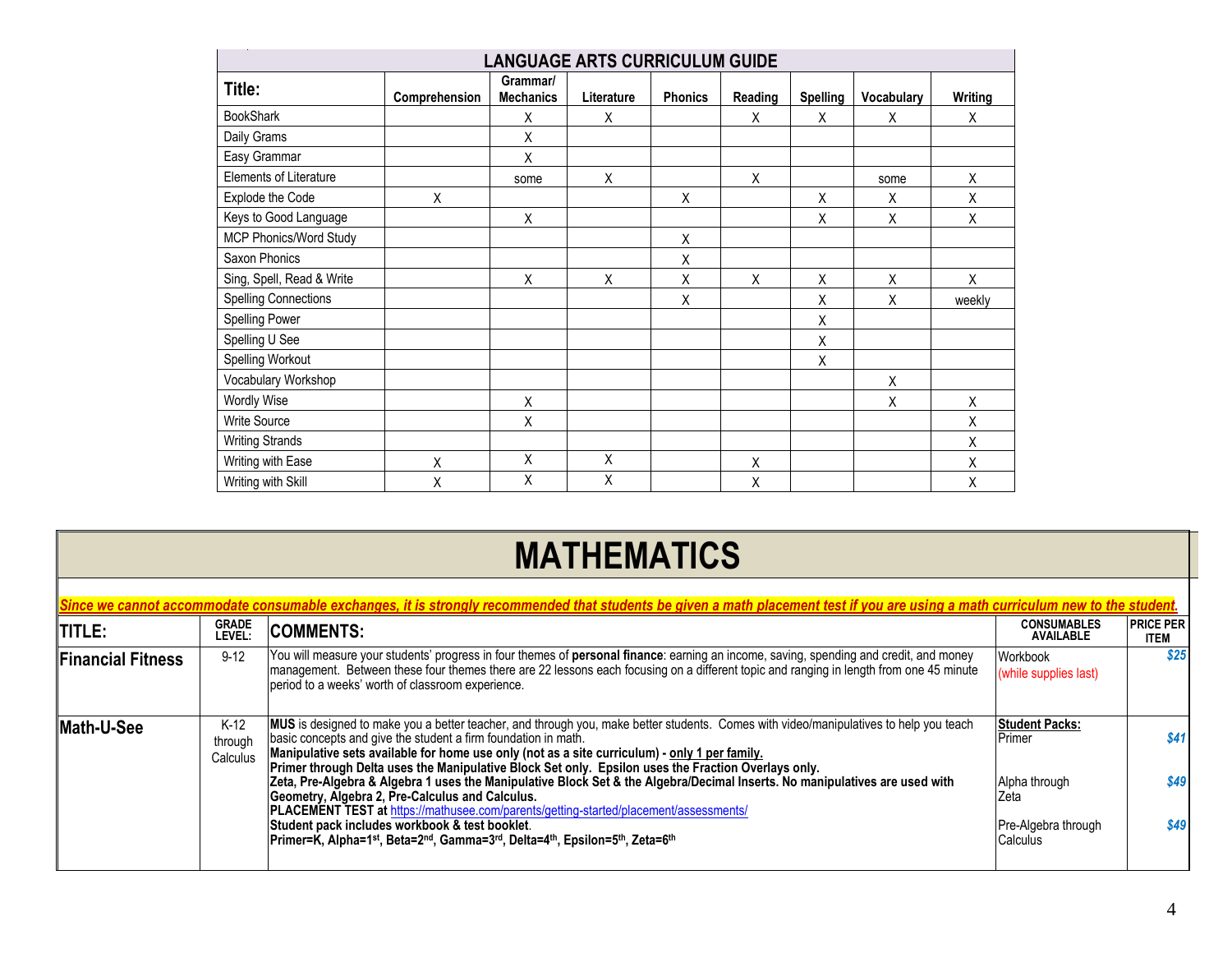| <b>Mathematics</b><br><b>Scott Foresman</b><br><b>Diamond Edition</b>                                                   | $K-6$                                          | Scott Foresman shares the vision of the NCTM (National Council of Teachers of Mathematics) standards. Includes: Active learning for<br>strong concept development. Effective Practice opportunities reinforce concepts. Emphasis on problem solving. Reasoning skills support<br>mathematical thinking. The teacher editions are a 4 volume set.<br><b>Consumables Available:</b><br>Practice Masters Workbook: Provides practice on the concepts taught in each lesson.<br>Enrichment Masters Workbook: Enhances student learning by actively involving students in different areas of mathematical reasoning<br>(above grade level practice).<br>Student Textbooks available for purchase for $1st$ through $2nd$ grade – if preferred!                                                                                                                                                                                                                                                                                                                  | <b>Workbooks:</b><br>Practice Masters (K-6)<br>Enrichment M. (K-6)<br>(while supplies last)<br><b>Student Book:</b><br>1 <sup>st</sup> or 2 <sup>nd</sup> Grade<br>(while supplies last) | \$10<br>\$12<br>\$50                                   |
|-------------------------------------------------------------------------------------------------------------------------|------------------------------------------------|------------------------------------------------------------------------------------------------------------------------------------------------------------------------------------------------------------------------------------------------------------------------------------------------------------------------------------------------------------------------------------------------------------------------------------------------------------------------------------------------------------------------------------------------------------------------------------------------------------------------------------------------------------------------------------------------------------------------------------------------------------------------------------------------------------------------------------------------------------------------------------------------------------------------------------------------------------------------------------------------------------------------------------------------------------|------------------------------------------------------------------------------------------------------------------------------------------------------------------------------------------|--------------------------------------------------------|
| <b>Primary Math by</b><br>Singapore                                                                                     | $1-6$                                          | Textbooks lead the student from the vocabulary of counting, shape, and position, through word/story problems to the beginnings of Algebra &<br>Geometry. Includes exercises in the text to supply model explanations of new topics as they come up. Each new topic becomes enriched by<br>new connections with other parts of mathematics/applications of greater difficulty.<br>Features of Singapore Math:<br>Mathematic framework that places problem solving at the center of the framework.<br>$\bullet$<br>Mathematical focus at each grade level enables progress at a faster pace at the next level.<br>Consistent use of pictorial bar or strip model to provide structure that enables students to think symbolically and solve difficult math<br>problems.<br>Multi-step problems that utilize a range of skills and concepts to arrive at a solution.<br>Every level has 1 textbook, 1 home instructor's guide and 1 workbook available per semester.<br>http://www.singaporemath.com/Placement_Test_s/86.htm for more info and placement test | Workbooks: (each)<br>1A through 4B<br>5A through 6B                                                                                                                                      | $$17$ /ea<br>$$15$ /ea                                 |
| <b>Saxon Math</b><br>Kindergarten through<br>3 <sup>rd</sup> Grade                                                      | $K-3$                                          | This program is designed so that four lessons are taught each week with the fifth day of the week used for review (if necessary).<br>Only 1 manipulative set per family.<br>Teacher Edition available for all 4 levels.<br>Student Workbook Set includes: Workbook part one, workbook part two and fact cards.<br>Meeting Book is used to practice skills related to time, temperature, money, counting, patterning and problem solving.<br>Placement test: http://www.hmhco.com/~/media/sites/home/education/global/pdf/placement/mathematics/k-12/saxon-math-<br>homeschool/sm hs hs primary placement.pdf?la=en                                                                                                                                                                                                                                                                                                                                                                                                                                         | <b>Student Packs:</b><br>$Lvl$ 1-3<br><b>Meeting Book:</b><br>$LvlK-3$<br>(while supplies last)                                                                                          | \$56<br>\$17                                           |
| <b>Saxon Math</b><br>5/4 through<br>Calculus<br><b>Limited Availability on</b><br>Algebra 1 & 2 Teacher<br><b>DVDs.</b> | $4-12$                                         | The only major math program that systematically distributes instruction, practice and assessment throughout the academic year as opposed<br>to concentrating or massing the instruction, practice, and assessment of related concepts into a short period of time. Saxon's unique<br>approach to math instruction ensures that students gain and retain essential math skills. (80% review to 20% new material per lesson)<br>No manipulatives available.<br>PLACEMENT TEST (5/4 through Algebra only) at http://www.hmhco.com/~/media/sites/home/education/global/pdf/placement/mathematics/k-<br>12/saxon-math-homeschool/sms_plt_middlegrades.pdf?la=en<br>Consumables:<br>5/4, 6/5, 7/6, 8/7: Tests and Worksheets Book.<br>Algebra 1 and Algebra 2: Tests, Answer Forms, Test Analysis Form and Answer Key Book.<br>Geometry: Tests, Answer Forms and Answer Key Book.<br><b>Advanced Math: Test Forms Book</b><br><b>Calculus: Test Solutions and Test Forms Book</b>                                                                                | <b>Tests or Workbooks:</b><br>5/4<br>6/5<br>7/6 and 8/7<br>Algebra 1<br>Algebra 2<br>Geometry<br>Advanced Math &<br>Calculus                                                             | $$25$<br>$$36$<br>\$45<br>\$26<br>\$23<br>\$15<br>\$23 |
| Teaching<br><b>Textbooks</b>                                                                                            | $3 - 7$<br>Pre-Algebra<br>through<br>Pre-Calc. | CD driven curriculum - Teach yourself MATH in 3 Easy Steps!<br>STEP 1. Watch the Lesson STEP 2. Do the Problems STEP 3. Watch a tutor explain the ones you missed.<br>Placement Tests available at www.teachingtextbooks.com/v/vspfiles/tt/placement.htm<br>If needed, Mac users can download a patch from the Teaching Textbook's website free of charge. Close all programs/applications<br>prior to running Teaching Textbooks. Call 1-866-867-6284 if you have questions.                                                                                                                                                                                                                                                                                                                                                                                                                                                                                                                                                                              | No consumables.                                                                                                                                                                          |                                                        |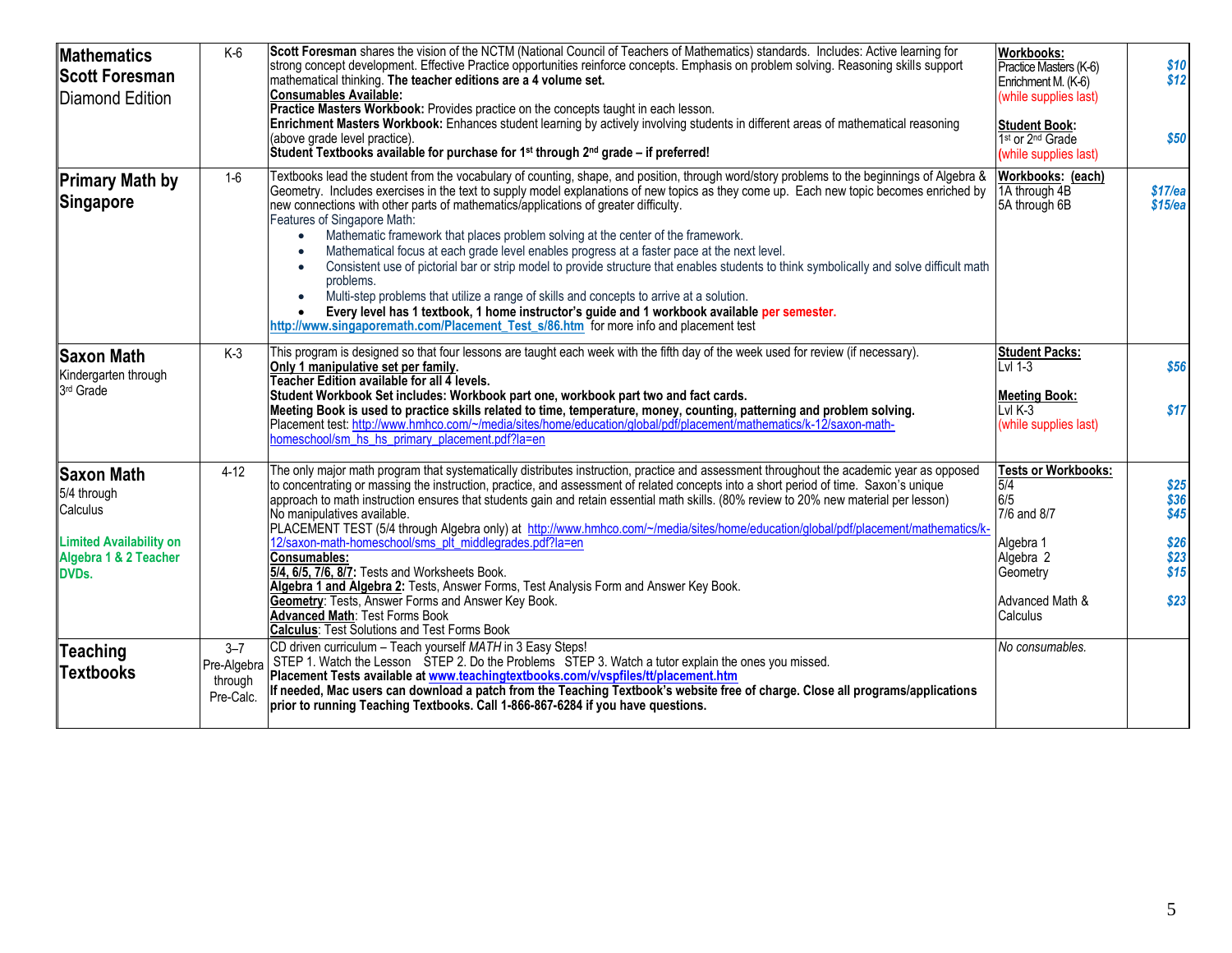#### **SCIENCE TITLE: GRADE LEVEL: COMMENTS: CONSUMABLES AVAILABLE PRICE PER ITEM BookShark 1 PER FAMILY** Ages 6-14 Lvl B - H, J Students will focus on three to four topics per year and gain in-depth knowledge of subjects including: Geology, Meteorology, Physics, Biology, BookShark's Science curriculum combines a hands-on and literature based approach that is engaging and fun! Animals, Electricity, Human Anatomy, Medicine, Chemistry, Astronomy and more! Please view BookShark's website, [www.bookshark.com](http://www.bookshark.com/), for extended information and lab materials available for purchase. **Options does not supply the lab kit items**. **Level B – H & J** No consumables **Discover Science Scott Foresman**  K-6 Complete science content coverage. Teaches skills needed to understand how science works. Content is organized into four major units & several content strands. Each unit and strand is developed continuously throughout the program. **Units: Life, Physical, Earth, Human Body.** The Teacher Editions are a 2 volume set. **Teacher Assessment/Test Book available for check-out on a limited basis. Consumables: ALL ITEMS AVAILABLE WHILE SUPPLIES LAST Workbook TE:** Includes the student workbook plus the answer key **Workbook ST:** The student workbook reinforces textbook concepts. **Activity Book TE:** Includes the student workbook plus the answer key **Activity Book ST:** The student activity book emphasizes the scientific method. **Quick Study Guides**: Printed version of the comprehension questions at the end of each lesson. (available while supplies) **Workbooks:** Teacher Student **Activity Books:**  Teacher Student Quick Study Guide (while supplies last) *\$9 \$7 \$9 \$7 \$3* **Glencoe Middle School Science (Blue, Green & Red)** 6-8 A flexible program that allows you to decide the pace at which you cover the content and which topics to present, based on the needs of the student. **http://www.glencoe.com/sites/colorado/student/science/index.html**  Levels are interchangeable and can be used for any grade 6-8. **Student & Teacher Editions are available on a limited basis.**  No consumables **Glencoe Biology** 9-12 Student & Teacher Editions are available on a limited basis. **Glencoe Physical Science** 9-12 **Student & Teacher Editions are available on a limited basis.** No consumables **My Pals are Here** By Singapore 1-6 *My Pals Are Here Science*. Each grade level consists of two parts, an A and a B set. Rather than chopping up the different branches of science into different grade levels and books, a thematic approach is taken, where concepts from different areas of science, including life science, physical science, chemistry and physical science are all linked together under the theme. This approach is meant to help children think about the relationships between different science concepts to lead to a better, more complete understanding of our world. The program implements the BSCS (Biological Sciences Curriculum Study) E5 instructional model. This model has been shown to be one of the most effective strategies in science education today. The 5 Es in this model are engagement, exploration, explanation, elaboration, and evaluation. **Workbooks: (each)** 1A through 3B 4A through 6B *\$16/ea \$19/ea* **Saxon Physics** 11-12 **Saxon Physics** is taught at an introductory level and is unique because the entire program is based on introducing a topic to a student and then allowing them to build upon that concept as they learn new ones. Topics are never dropped but are instead increased in complexity and practiced every day, providing the time required for concepts to become totally familiar. Tests & Answer Key *\$34* **Story of Science** By Joy Hakim **\*Some families have found that the content might be a little too high of a level for their 6th-7 th graders.**  \*6-12 These books tell science stories and coordinate them with hands on learning. The stories give meaning to experiments and vice versa. **Aristotle Leads the Way:** Readers travel back in time to ancient Babylon, Egypt, Greece, India, and the Arab world. They will explore the lives and ideas of people like Pythagoras, Archimedes, Brahmagupta, Al Khwarizmi, Fibonacci, Ptolemy, St. Augustine, and St. Thomas Aquinas. The ancients, especially Aristotle and some of his Greek peers, asked the questions that would eventually lead to modern science. They often got the wrong answers, but that question-asking was essential. Read this book and you will understand why. **Newton at the Center: R**eaders watch as Copernicus's systematic observations place the sun at the center of our universe-to the dismay of establishment thinkers. After readers follow the achievements and frustrations of Galileo, Kepler, and Descartes, they will appreciate the amazing Isaac Newton, whose discoveries about gravity, motion, colors, calculus, and Earth's place in the universe set the stage for modern physics, astronomy, mathematics, and chemistry. **Student Quest Guides (best suited for middle school students) Student Quest Guides:** Aristotle Leads the Way Newton at the Center **\$15 \$15**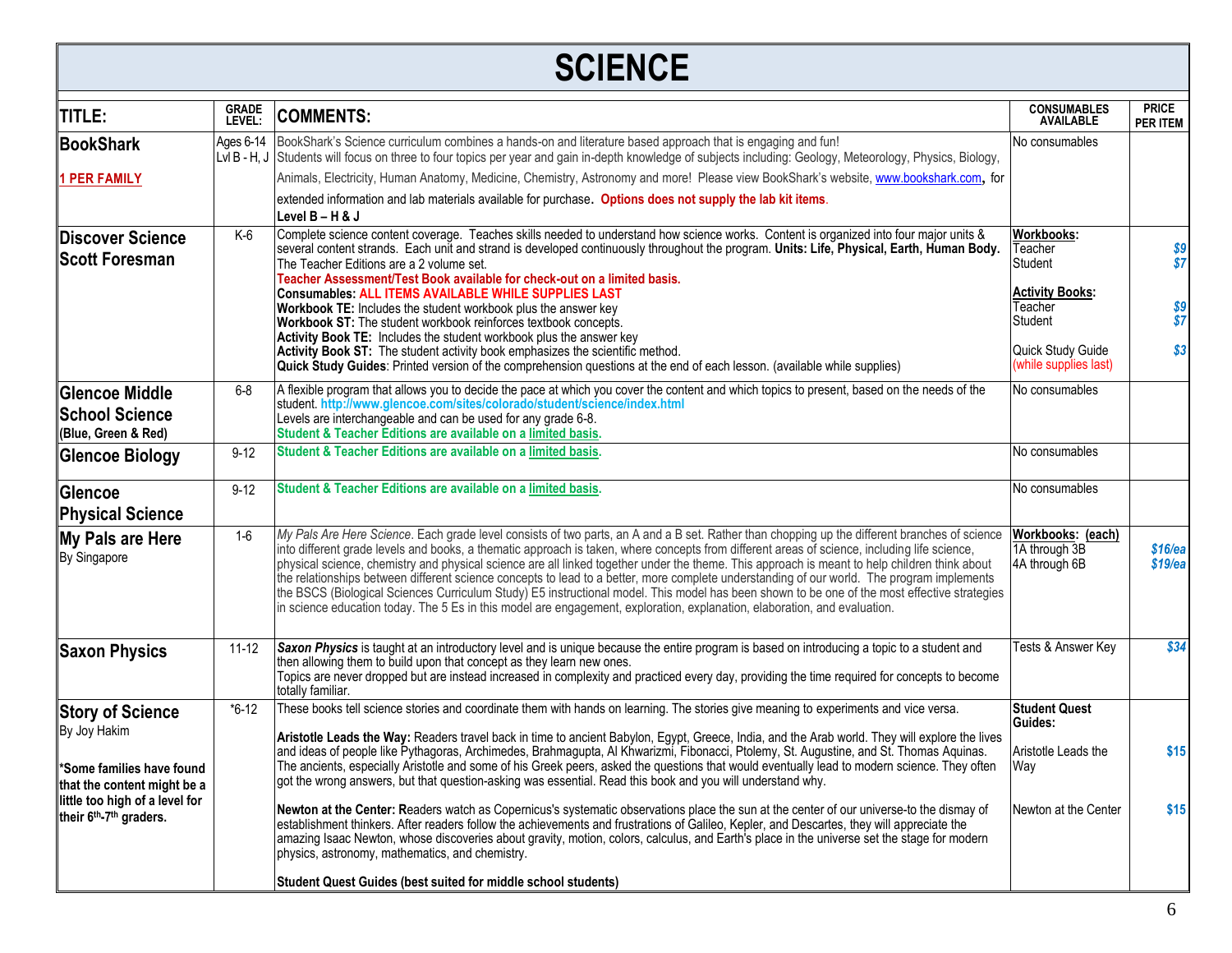# **SOCIAL STUDIES**

| <b>TITLE:</b>                                                                                      | <b>GRADE</b><br><b>LEVEL:</b> | <b>COMMENTS:</b>                                                                                                                                                                                                                                                                                                                                                                                                                                                                                                                                                                                                                                                                                                                                                                          | <b>CONSUMABLES</b><br><b>AVAILABLE</b>                                                                                    | <b>PRICE</b><br><b>PER ITEM</b> |
|----------------------------------------------------------------------------------------------------|-------------------------------|-------------------------------------------------------------------------------------------------------------------------------------------------------------------------------------------------------------------------------------------------------------------------------------------------------------------------------------------------------------------------------------------------------------------------------------------------------------------------------------------------------------------------------------------------------------------------------------------------------------------------------------------------------------------------------------------------------------------------------------------------------------------------------------------|---------------------------------------------------------------------------------------------------------------------------|---------------------------------|
| <b>American Government</b><br>by Great Source                                                      | $9 - 12$                      | American Government puts an enormous emphasis on activities to make it interesting so that the student will end up with a better sense<br>of what governing means.<br>Teacher guide, student textbook and activity book available.<br>How to Get into Politics - And Why is a Teacher's Activity Book including brief, daily activities for each topic as well as longer, extended<br>$l$ activities to simulate participating in government. There is limited availability for this item $-i$ is no longer in print.<br>http://www.greatsource.com                                                                                                                                                                                                                                       | No consumables                                                                                                            |                                 |
| <b>BookShark</b>                                                                                   | Level A-J                     | Ages 5-16   Please see "Language Arts". Note that this curriculum serves as your Complete Social Studies curriculum!<br>LEVELS BY AGE: A = 5-7, B = 6-8, C = 7-9, D = 8-11, E = 9-12, F = 10-13, G = 11-13, H = 12-14, I = 13-15, J = 14-16<br>Only 1 kit per family initially! Please call the office after October 1 <sup>st</sup> to see if a 2 <sup>nd</sup> kit is available (of a different level)                                                                                                                                                                                                                                                                                                                                                                                  | Level F Only:<br>Calligraphy<br>Fun Origami                                                                               | \$29<br>\$11                    |
| <b>Colorado Story</b>                                                                              | $4 - 5$                       | Colorado Story is a multi-media textbook program for 4 <sup>th</sup> grade Colorado Studies. The program is based on Colorado's 2010 Academic<br>Standards for social studies and teaches civics, history, geography, and economics. The student edition places the state's historical events<br>in the larger context of our nation's history. The Audio Book features the entire student edition read aloud, including special pages, photo<br>captions, and chapter reviews. Read by professionals, the audio book helps aid struggling readers and English Language Learners.<br>Teacher Guide available.                                                                                                                                                                             | <b>Student Guide</b><br>Workbook<br>(while supplies last)                                                                 | \$6                             |
| <b>History of US</b><br>by Oxford University Press                                                 | $9 - 12$                      | A History of the US is a comprehensive survey of United States history that presents history through the lens of adventure and exciting<br>stories, making the subject come alive for students. It contains a wealth of true stories, biographies, and beautiful illustrations.<br>Teacher Guides are included as part of this 22 book kit.                                                                                                                                                                                                                                                                                                                                                                                                                                               | No consumables                                                                                                            |                                 |
| <b>Mapping the World by</b><br><b>Heart</b>                                                        | $5-12$                        | Presents world geography in manageable chunks. Students learn to draw and label locational geography of countries, land, and water.<br>Go to www.fablevisionlearning.com to watch an introductory video.                                                                                                                                                                                                                                                                                                                                                                                                                                                                                                                                                                                  | Maps                                                                                                                      | \$20                            |
| <b>McGraw Hill</b><br><b>Social Studies</b>                                                        | $1 - 6$                       | This program pays tribute to the noble values of our country while teaching the importance of freedom and patriotism. Includes maps,<br>charts, graphs, photos, and illustrations to help students learn and organize social studies content.<br>$1st$ grade $-$ People & Places<br>$4th$ grade - Our Countries Regions<br>$2nd$ grade – We Live Together<br>$5th$ grade - Our Nation<br>$3rd$ grade - Our Communities<br>$6th$ grade - Our World (no consumable)                                                                                                                                                                                                                                                                                                                         | Student Practice and<br><b>Activity Workbooks</b><br>Grd $3 - 5$<br>(while supplies last)                                 | \$8                             |
| The Story of the World:<br><b>History for the</b><br><b>Classical Child</b><br>by Susan Wise Bauer | $1 - 8$                       | Told in the straightforward, engaging style that has become Susan Wise Bauer's trademark, The Story of the World covers the sweep of<br>human history from ancient times until the present. Africa, China, Europe, the Americas–find out what happened around the world in the<br>centuries before our own. This read-aloud series is designed for parents to share with elementary-school children, or for older readers to<br>lenjoy alone. Introduce your child to the marvelous story of the world's civilizations! Teacher Edition, Activity Guide & Tests available.<br>The activity guide offers parents a complete homeschool history curriculum for use with The Story of the World textbooks.<br>Volume 1 - Ancient Times Grade 1-5.<br>Volume 3 - Early Modern Times Grade 1-7 | <b>Student Pages:</b><br>(Price on Package)<br>Volume 1 - 4<br><b>Test Packets:</b><br>(Price on Package)<br>Volume 1 - 4 | $$15 - $18$<br>$$13 - $16$      |
|                                                                                                    |                               | Volume 4 - The Modern Age Grade 1-8<br>Volume 2 - The Middle Ages Grade 1-6.                                                                                                                                                                                                                                                                                                                                                                                                                                                                                                                                                                                                                                                                                                              | (while supplies last)                                                                                                     |                                 |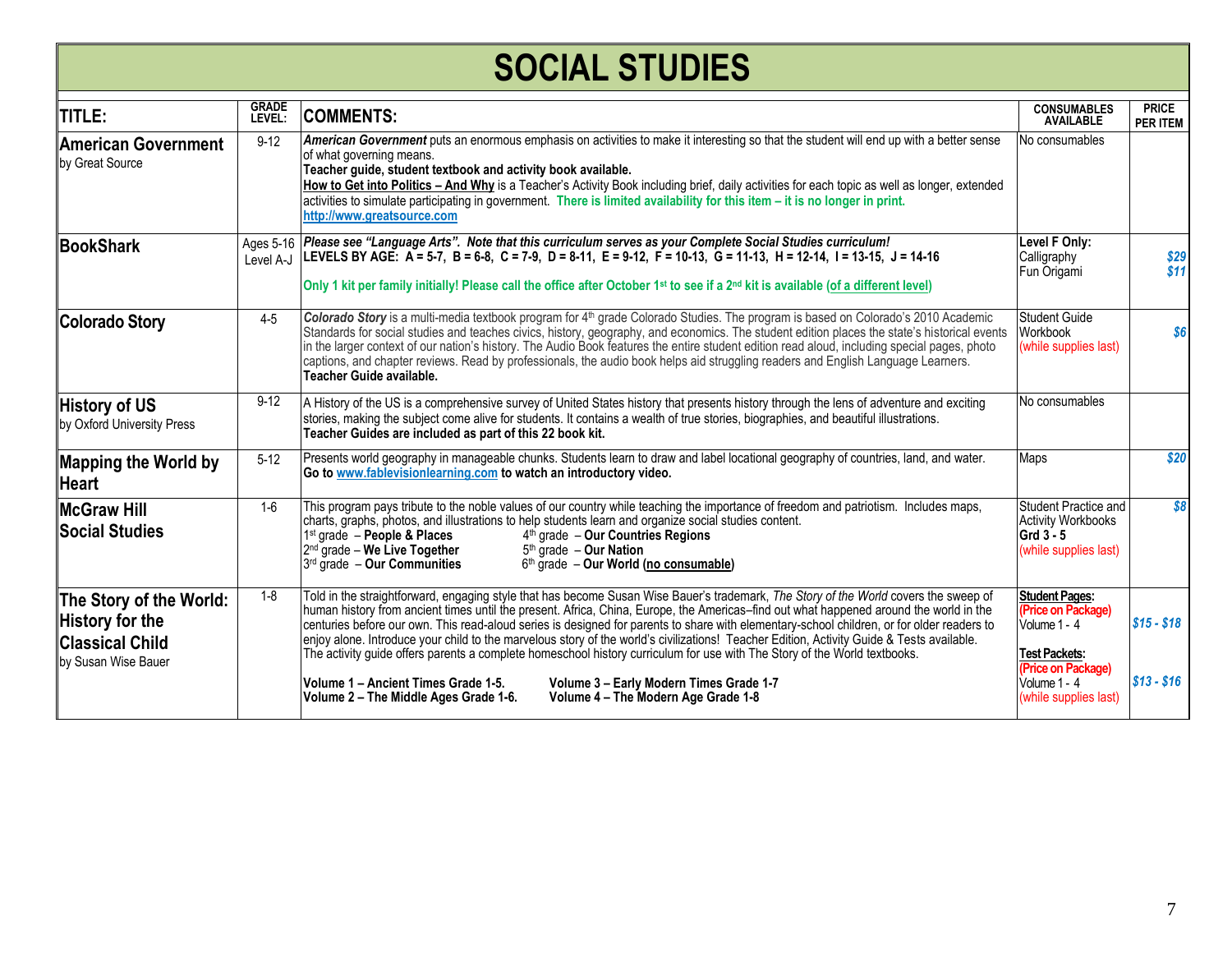|                   | ART                                                                                                                                                                                                              |                                                                                                                                                                                                                                                                                                                                                                                                                                                                                                                                                                                                                                                                                                                                                                                                                                                                                                                                                                                                                                                                                                                                                                                                                                                                                                                                                                                                                                                                                                                                                                                                                                                                                                                                                             |                                        |                                 |  |  |  |
|-------------------|------------------------------------------------------------------------------------------------------------------------------------------------------------------------------------------------------------------|-------------------------------------------------------------------------------------------------------------------------------------------------------------------------------------------------------------------------------------------------------------------------------------------------------------------------------------------------------------------------------------------------------------------------------------------------------------------------------------------------------------------------------------------------------------------------------------------------------------------------------------------------------------------------------------------------------------------------------------------------------------------------------------------------------------------------------------------------------------------------------------------------------------------------------------------------------------------------------------------------------------------------------------------------------------------------------------------------------------------------------------------------------------------------------------------------------------------------------------------------------------------------------------------------------------------------------------------------------------------------------------------------------------------------------------------------------------------------------------------------------------------------------------------------------------------------------------------------------------------------------------------------------------------------------------------------------------------------------------------------------------|----------------------------------------|---------------------------------|--|--|--|
| <b>TITLE:</b>     | <b>GRADE LEVEL:</b>                                                                                                                                                                                              | <b>COMMENTS:</b>                                                                                                                                                                                                                                                                                                                                                                                                                                                                                                                                                                                                                                                                                                                                                                                                                                                                                                                                                                                                                                                                                                                                                                                                                                                                                                                                                                                                                                                                                                                                                                                                                                                                                                                                            | <b>CONSUMABLES</b><br><b>AVAILABLE</b> | <b>PRICE PER</b><br><b>ITEM</b> |  |  |  |
| Artistic Pursuits | K-3: Book 1<br>K-3: Book 2<br>K-3: Book 3<br>4-5: Book 1<br>4-5: Book 2<br>6-8: Book 1<br>6-8: Book 2<br>9-12: Book 1<br>9-12: Book 2<br><b>Sculpture</b><br><b>Books are for</b><br>ages 11-18,<br>grades 6-12. | Artistic Pursuits brings art instruction, art appreciation and art history together. Your child will develop observation skills and make<br>decisions involving creative thinking skills, while focusing on art techniques. If drawing isn't your strength, you can relax and rely<br>on the text to teach art as it seamlessly integrates all the components of a fine arts education with engaging, full color art lessons.<br>Grades K-12; These books are written to the student - NO teacher preparation is needed. Full color text shows how art materials<br>look and captures students' interests and imaginations, inspiring them to create original works.<br>Grades K-3 books; Complete art history using works of the Great Masters. 32 projects in each book, includes drawing, painting,<br>paper craft, clay, printmaking, sculpture and more!<br>Grades 4-12 books; 64 projects in each 4-12 book, each resulting in original artwork. View American, European, and World art by<br>the Great Masters and learn art history including artist biographies.<br>Sculpture Techniques (for upper elementary grades through High School);<br><b>CONSTRUCT</b> (part 1) offers students, upper elementary to high school, the opportunity to discover their own creative strengths in<br>the world of three-dimensions. This book is the first of its kind to bring the processes and concepts of construction methods in<br>papermaking, papier-mâché, cardboard and wire into the home environment.<br><b>MODEL</b> (part 2) builds on the concepts taught in CONSTRUCT while standing on its own as a guide for instructing students in<br>modeling methods.<br>Art Supply Kits can be purchased at http://artisticpursuits.com/2120suppk.html | No consumables                         |                                 |  |  |  |
| Atelier Art       | $K-12$                                                                                                                                                                                                           | The Atelier visual art program was developed to ensure outstanding results in the homeschool environment. Using video-based<br>teaching methods, Atelier provides the home educator with unprecedented ease of use, breadth of scope and results-oriented<br>validation. Each level contains an Instruction notebook, set of 3 DVDs, and art Prints. There are no consumables with this<br>curriculum. Art Supply kits can be purchased at https://www.artsattack.com/store/t/art-supply-kits/kits<br>LEVELS BY AGE LvI 1= 4-6, LvI 2= 5-8, LvI 3= 6-10, LvI 4= 7-11, LvI 5= 8-13, LvI 6= 9-15, LvI 7= 10-15, LvI 8= 10-16                                                                                                                                                                                                                                                                                                                                                                                                                                                                                                                                                                                                                                                                                                                                                                                                                                                                                                                                                                                                                                                                                                                                  | No consumables                         | <b>Atelier</b><br>Art           |  |  |  |

|               |                     | <b>WORLD LANGUAGES</b>                                                                                                                                                                                                                                                                                                                                                                                                                                                                                                                                                                    |                                                                                                     |                                 |
|---------------|---------------------|-------------------------------------------------------------------------------------------------------------------------------------------------------------------------------------------------------------------------------------------------------------------------------------------------------------------------------------------------------------------------------------------------------------------------------------------------------------------------------------------------------------------------------------------------------------------------------------------|-----------------------------------------------------------------------------------------------------|---------------------------------|
| <b>TITLE:</b> | <b>GRADE LEVEL:</b> | <b>COMMENTS:</b>                                                                                                                                                                                                                                                                                                                                                                                                                                                                                                                                                                          | <b>CONSUMABLES</b><br><b>AVAILABLE</b>                                                              | <b>PRICE PER</b><br><b>ITEM</b> |
| French        | 4-7                 | <b>French for Children:</b> The French for Children series emphasizes grammar and the parts of speech as vital tools for correctly speaking and understanding French. Lessons also include lively chants to aid memorization of bot<br>Primer A: (4-7) teaches elementary students in grade four and up this dynamic language, both classically and creatively.<br>Primer B: (5-7) the second book in the French for Children series is just as engaging, incremental, and creative as French for<br>Children Primer A. Students will learn new grammar concepts and much new vocabulary. | <b>Workbooks:</b><br>Primer A<br><b>Primer B</b>                                                    | \$24<br>\$24                    |
| Latin         | $1 - 3$             | Song School Latin 1 & 2 (1-3 grade):<br>Song School Latin lessons are peppered with songs, enjoyable vocabulary, illustrations, handwriting practice, stories, games, and<br>engaging activities. Children will love learning Latin! Workbook includes a CD.                                                                                                                                                                                                                                                                                                                              | <b>Song School:</b><br>Latin 1 w/CD<br>Latin 2 w/CD                                                 | \$26<br>\$27                    |
|               | $4 - 7$             | Latin for Children Primer A, B & C (4-7 grade):<br><b>Primer A</b> (4-7) trains students in grammar, vocabulary, and English derivatives in a lively, interactive way that is perfectly suited to<br>students in the grammar stage.<br><b>Primer B (5-7)</b> is the second in the Latin for Children series.<br><b>Primer C (6-7)</b> is the third and final program in the Latin for Children series.<br>Latin for Children Primer A, B & C are designed to be taught four or five days a week over the course of a year (1 chapter a week)                                              | <b>Workbooks:</b><br>Primer A<br>Primer B<br>Primer C<br><b>Activity Books:</b><br>Primer A, B or C | \$26<br>\$27<br>\$26<br>\$18    |